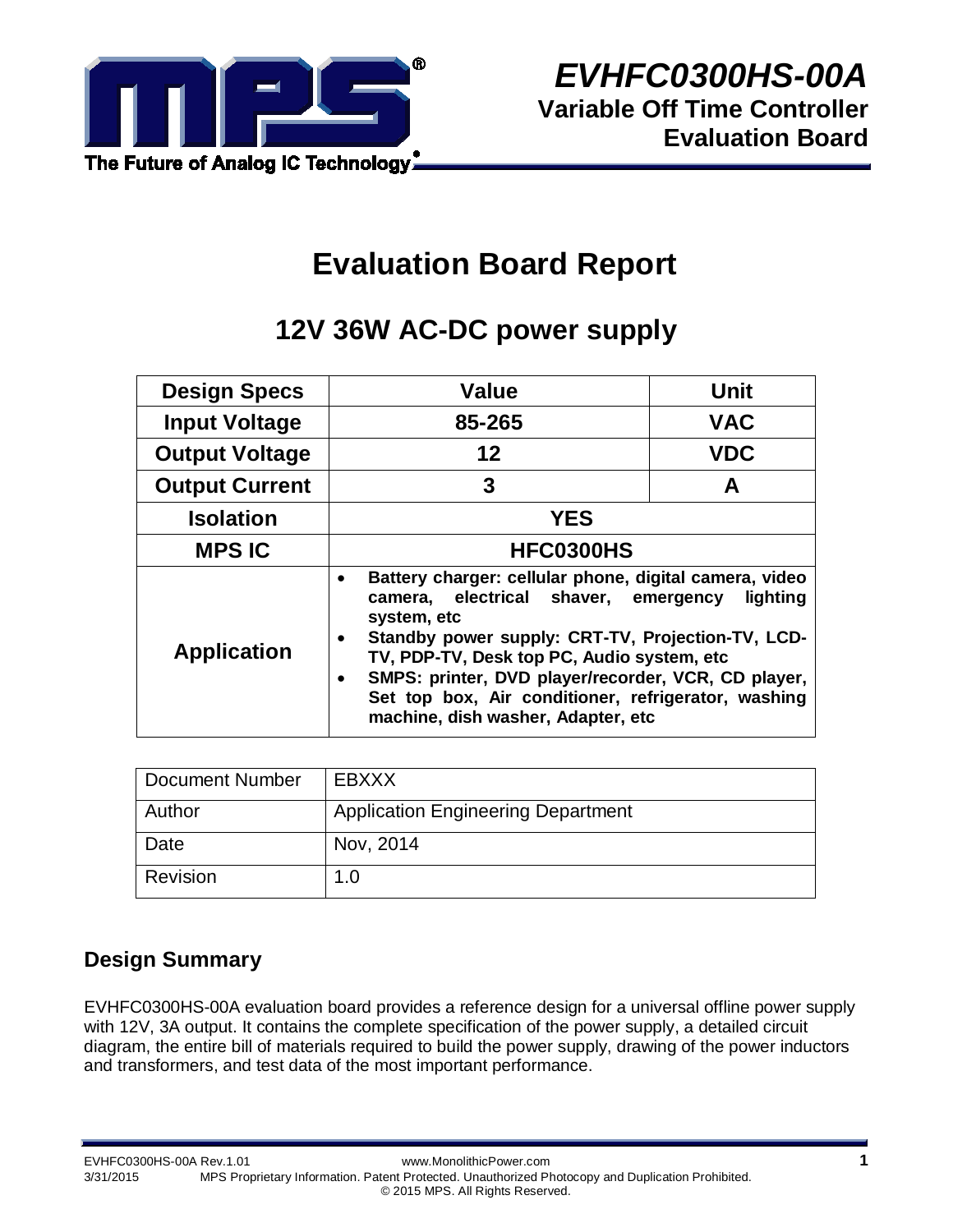

## **DESCRIPTION**

HFC0300 is a variable off time controller. Based on a fixed peak current technique, the controller decreases its frequency as the load becomes lighter. As a result, it offers excellent efficiency performance at light load while optimizing the efficiency in other load conditions.

When the frequency decreases to some level, peak current decreases with the decrease of the load to prevent transformer mechanical resonance. The controller enters burst mode when the output power falls below a given level.

The HFC0300 features various variable protections like Thermal Shutdown (TSD),  $V_{CC}$ Under Voltage Lockout (UVLO), Over Load Protection (OLP), Short Circuit Protection (SCP), Over Voltage Protection (OVP).

The HFC0300 is available in the 8-pin SOIC8 package.

### **ELECTRICAL SPECIFICATION**

| <b>Parameter</b>      | <b>Symbol</b>    | Value      | <b>Units</b> |
|-----------------------|------------------|------------|--------------|
| <b>Supply Voltage</b> | V in             | $85 - 265$ | VAC          |
| Output Voltage        | V <sub>ουτ</sub> | 12         |              |
| <b>Output Current</b> | <b>IOUT</b>      |            |              |

### **FEATURES**

- Variable Off Time, Current Mode Control
- Universal Main Supply Operation (85V~265VAC)
- Naturally Frequency Foldback with the Load Becoming Lighter
- Peak Current Compression Reduces the Transformer Noise
- Active Burst Mode for Low Standby Power **Consumption**
- Internal High Voltage Current Source
- Internal 200ns Leading Edge Blanking
- Thermal Shutdown (auto restart with hysteresis)
- VCC Under Voltage Lockout with Hysteresis (UVLO)
- Over Voltage Protection on VCC Pin
- Timer Based Over Load Protection
- **Short Circuit Protection**
- Natural Spectrum Shaping for Improved EMI Performance

All MPS parts are lead-free and adhere to the RoHS directive. For MPS green status, please visit MPS website under Quality Assurance.

"MPS" and "The Future of Analog IC Technology", are Registered Trademarks of Monolithic Power Systems, Inc..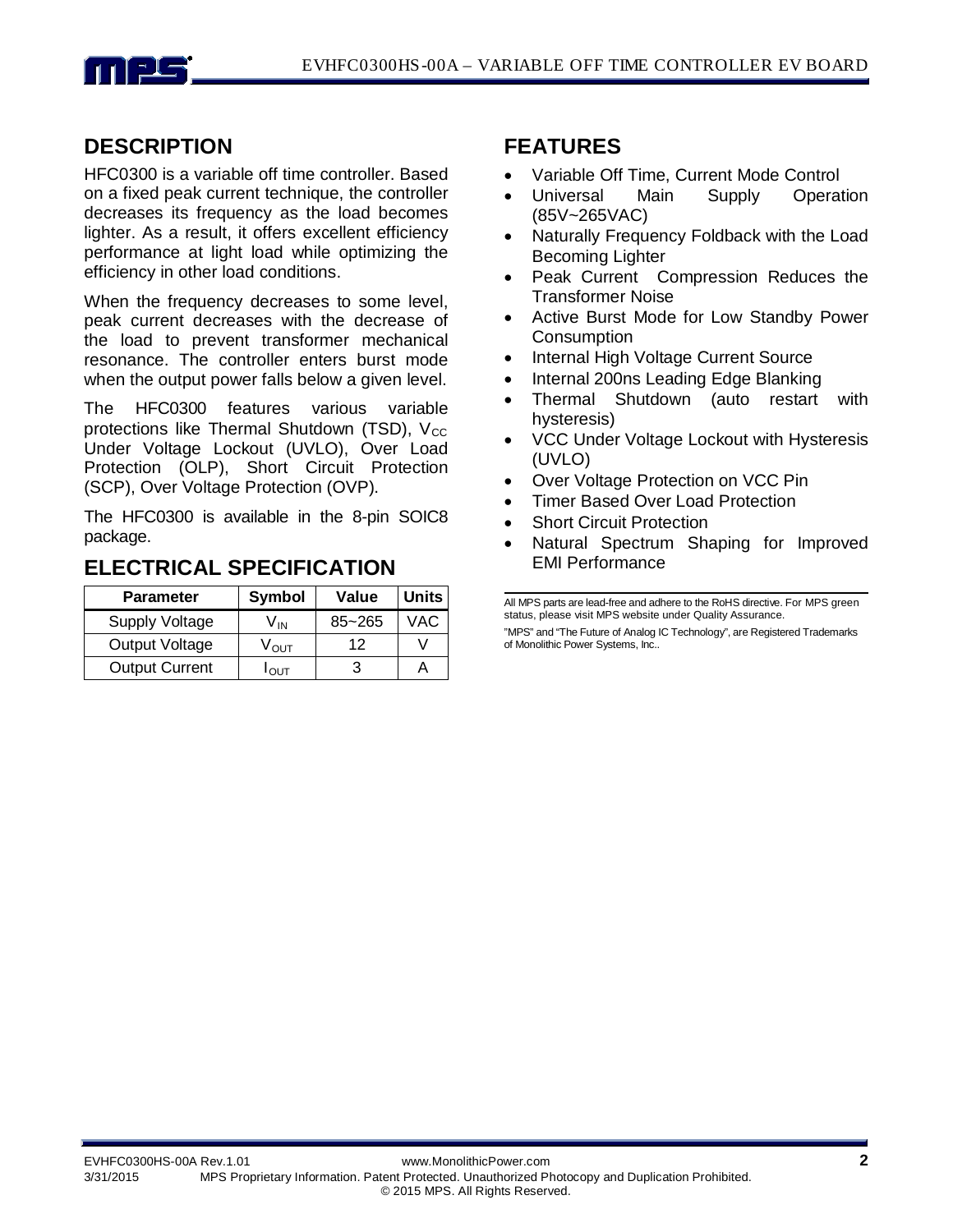

## **EVHFC0300HS-00A EVALUATION BOARD**



**( L x W x H ) 12.13cm x 5.66cm x 2.80cm**

| <b>Board Number</b> | <b>MPS IC Number</b> |  |
|---------------------|----------------------|--|
| EVHFC0300HS-00A     | HFC0300HS            |  |

## **EVALUATION BOARD SCHEMATIC**

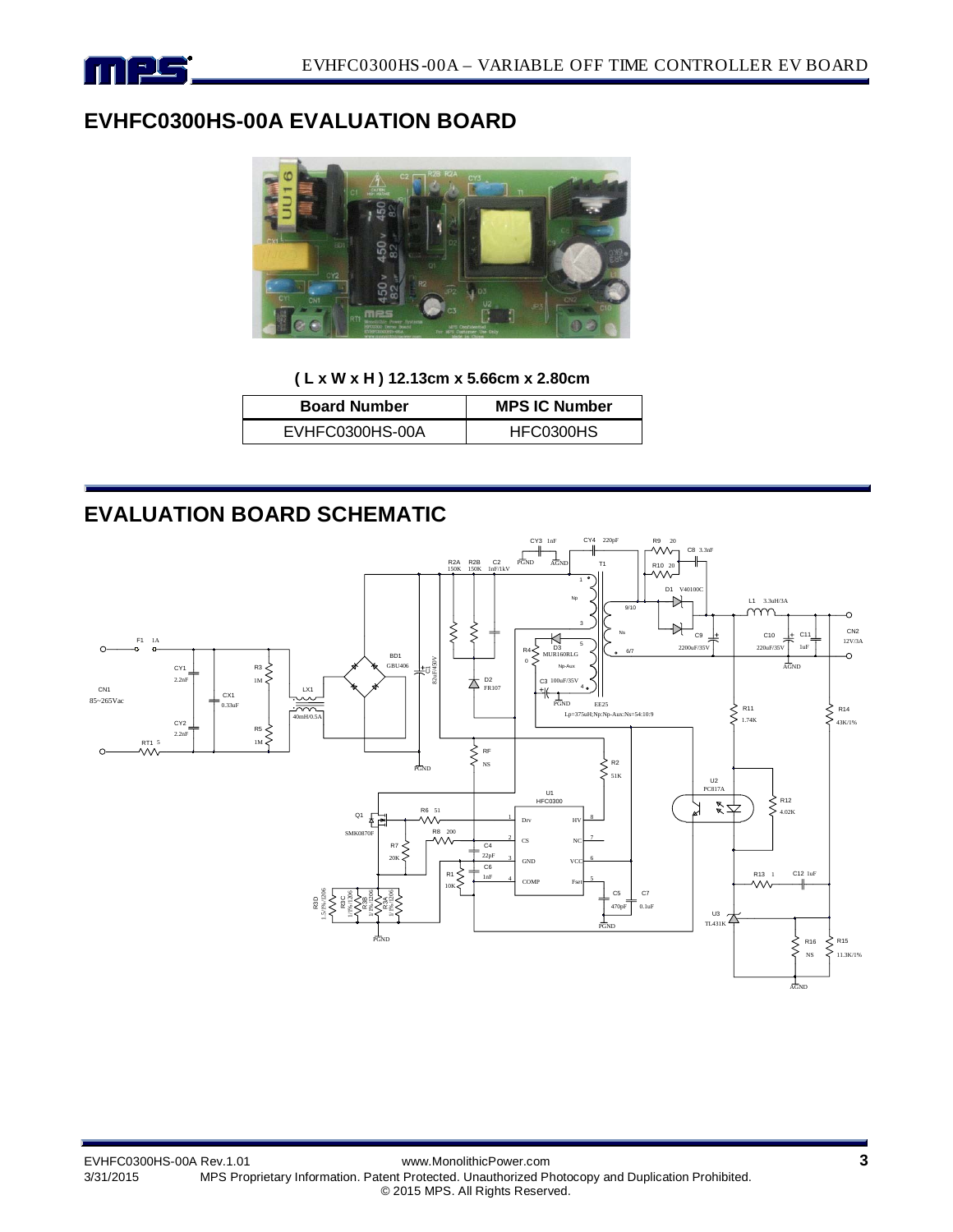

## **EVHFC0300HS-00A BILL OF MATERIALS**

| Qty            | Ref                                | Value           | <b>Description</b>               | Package         | <b>Manufacturer</b> | <b>Part Number</b>     |  |
|----------------|------------------------------------|-----------------|----------------------------------|-----------------|---------------------|------------------------|--|
| 1              | B <sub>D</sub> 1                   | <b>GBU406</b>   | Diode;600V;4A                    | Though<br>Hole  | <b>Diodes</b>       | <b>GBU406</b>          |  |
| 1              | C <sub>1</sub>                     | 82uF/450V       | Electrolytic<br>Capacitor;450V;  | <b>DIP</b>      | Jianghai            | CD266-450V82           |  |
| 1              | C <sub>2</sub>                     | 1nF             | Ceramic<br>Capacitor; 1000V;     | <b>DIP</b>      | Any'                | CAP 1nF/1000V          |  |
| 1              | C <sub>3</sub>                     | 100µF/35V       | Electrolytic<br>Capacitor;35V;   | <b>DIP</b>      | Jianghai            | CD287-35V100           |  |
| 1              | C <sub>4</sub>                     | 22pF            | Ceramic<br>Capacitor;50V;C0G;    | 0603            | Murate              | GRM1885C1H220JA01<br>D |  |
| 1              | C <sub>5</sub>                     | 470pF           | Ceramic<br>Capacitor;50V;C0G;    | 0603            | Murate              | GRM1885C1H471JA01      |  |
| 1              | C <sub>6</sub>                     | 1nF             | Ceramic<br>Capacitor;50V;X7R;    | 0603            | Murate              | GRM188R71H102KA0<br>1D |  |
| 1              | C7                                 | $0.1\mu F$      | Ceramic<br>Capacitor;50V;X7R;    | 0603            | Murate              | GRM188R71H104KA9<br>3D |  |
| 1              | C <sub>8</sub>                     | 3.3nF           | Ceramic<br>Capacitor;250V;E;     | <b>DIP</b>      | Murata              | DE1E3KX332MA4BL01      |  |
| 1              | C <sub>9</sub>                     | 2200µF/35V      | Electrolytic<br>Capacitor;35V;   | <b>DIP</b>      | Rubycon             | 2200uF/35V             |  |
| 1              | C10                                | 220µF/35V       | Electrolytic<br>Capacitor;35V;   | <b>DIP</b>      | Jianghai            | CD287-35V220           |  |
| 1              | C <sub>11</sub>                    | $1\mu F$        | Ceramic<br>Capacitor;50V;X7R;    | 1206            | Murata              | GRM31MR71H105KA8<br>8L |  |
| 1              | C12                                | $1\mu F$        | Ceramic<br>Capacitor;25V;X7R;    | 0603            | Murata              | GRM188R71E105KA12      |  |
| $\overline{2}$ | CN <sub>1</sub><br>CN <sub>2</sub> |                 | Connector-2Pins,5mm;             | Through<br>Hole | Any                 | Any                    |  |
| 1              | CX1                                | $0.33\mu F$     | Film<br>Capacitor; 275V; 10%;    | <b>DIP</b>      | Kaili               | PX334K3ID49L270D9R     |  |
| $\overline{2}$ | CY1,<br>CY <sub>2</sub>            | 2.2nF           | Y1 Capacitor;4000V;20%;          | <b>DIP</b>      | Hongke              | JN12E222MY02N          |  |
| 1              | CY <sub>3</sub>                    | 1nF             | Y1 Capacitor;4000V;20%;          | <b>DIP</b>      | Hongke              | JNK09E102MY02N         |  |
| $\mathbf 1$    | CY4                                | 220pF           | Y1 Capacitor;4000V;10%;          | <b>DIP</b>      | Hongke              | JYK08B221KY72N         |  |
| 1              | D <sub>1</sub>                     | V40100C         | Diode, 100V, 40A;                | TO-<br>220AB    | Vishay              | V40100C                |  |
| 1              | D <sub>2</sub>                     | FR107           | Diode; 1000V; 1A;                | DO-41           | <b>Diodes</b>       | FR107                  |  |
| 1              | D <sub>3</sub>                     | MUR160RLG       | Diode;600V;1A;                   | DO-41           | <b>Diodes</b>       | MUR160RLG              |  |
| $\mathbf 1$    | F <sub>1</sub>                     | 1A              | <b>FUSE, 250V;</b><br><b>DIP</b> |                 | CooperBussm<br>ann  | <b>SS-5-1A</b>         |  |
| $\mathbf{3}$   | JP <sub>1</sub> ,<br>JP2,<br>JP3   |                 | Short Connection;                |                 |                     |                        |  |
| 1              | L1                                 | $3.3\mu H$      | Inductor; 3.3uH, 3A;             | <b>DIP</b>      | Any                 | Any                    |  |
| 1              | LX1                                | 40mH            | Common Filter;                   | Through<br>Hole | Any                 | Any                    |  |
| $\mathbf{1}$   | Q <sub>1</sub>                     | <b>SMK0870F</b> | N-Channel<br>Mosfet; 700V; 8A;   | TO-<br>220F-3L  | <b>AUK</b>          | <b>SMK0870F</b>        |  |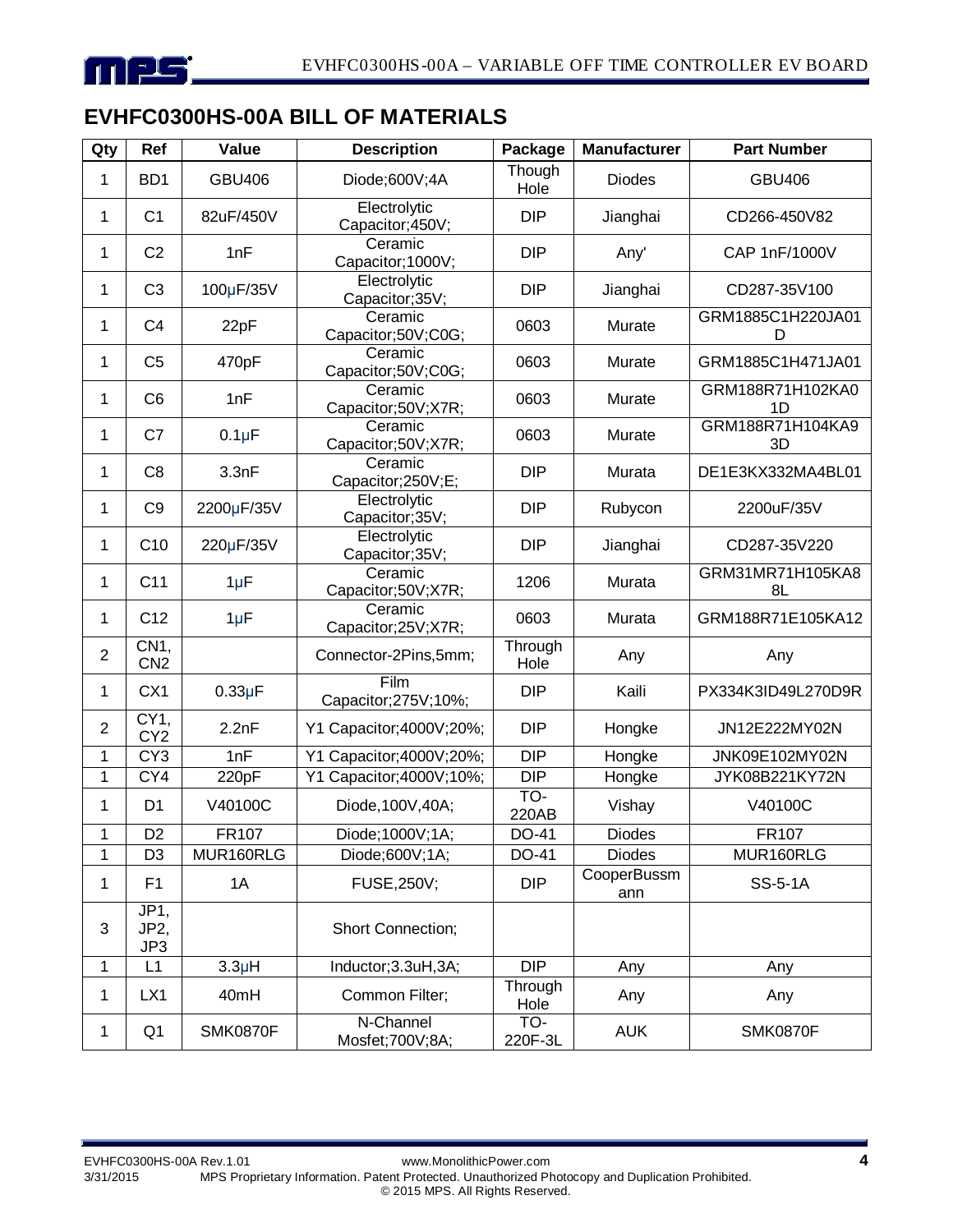

# **EVHFC0300HS-00A BILL OF MATERIALS** *(continued)*

| Qty            | Ref                                                        | Value          | <b>Description</b>      | Package        | <b>Manufacturer</b>  | <b>Part Number</b>    |
|----------------|------------------------------------------------------------|----------------|-------------------------|----------------|----------------------|-----------------------|
| 1              | R <sub>1</sub>                                             | $10k\Omega$    | Film Resistor; 1%;      | 0603           | Yageo                | RC0603FR-0710KL       |
| 1              | R <sub>2</sub>                                             | $51k\Omega$    | Resistor; 1%; 1/4W;     | <b>DIP</b>     | Any                  | 51K Ohm DIP Resistor  |
| $\overline{2}$ | R <sub>2</sub> A,<br>R <sub>2</sub> B                      | $150k\Omega$   | Resistor;5%;1W;         | <b>DIP</b>     | Any                  | 150K Ohm DIP Resistor |
| $\overline{2}$ | R3, R5                                                     | $1M\Omega$     | Film Resistor;5%;       | 1206           | Yageo                | RC1206FR-071ML        |
| 3              | R <sub>3</sub> A,<br>R <sub>3</sub> B,<br>R <sub>3</sub> C | $1\Omega$      | Film Resistor; 1%;      | 1206           | Royalohm             | 1206F100KT5E          |
| 1              | R <sub>3</sub> D                                           | $1.5\Omega$    | Film Resistor; 1%;      | 1206           | Royalohm             | 1206F150KT5E          |
| 1              | R <sub>4</sub>                                             | 0Ω             | Film Resistor, 5%;      | 1206           | Yageo                | RC1206JR-070RL        |
| 1              | R <sub>6</sub>                                             | $51\Omega$     | Film Resistor; 1%;      | 1206           | Yageo                | RC1206FR-0751RL       |
| 1              | R7                                                         | $20k\Omega$    | Film Resistor;5%;       | 1206           | LIZ                  | CR1206J40203G         |
| 1              | R <sub>8</sub>                                             | 200Ω           | Film Resistor; 1%;      | 0603           | Yageo                | RC0603FR-07200RL      |
| 2              | R9,<br>R <sub>10</sub>                                     | $20\Omega$     | Film Resistor;5%;       | 1206           | Any                  | 1206J0200T5E          |
| 1              | R <sub>11</sub>                                            | $1.74k\Omega$  | Film Resistor; 1%;      | 0603           | Yageo                | RC0603FR-071K74L      |
| 1              | R <sub>12</sub>                                            | $4.02k\Omega$  | Film Resistor; 1%       | 0603           | Yageo                | RC0603FR-074K02L      |
| 1              | R <sub>13</sub>                                            | $1\Omega$      | Film Resistor;5%;       | 0603           | LIZ                  | CR0603JA01R0G         |
| 1              | R <sub>14</sub>                                            | $43k\Omega$    | Film Resistor;1%;       | 0603           | <b>LION</b>          | RC0603FR-0743KL       |
| 1              | R <sub>15</sub>                                            | $11.3k\Omega$  | Film Resistor; 1%;      | 0603           | Yageo                | RC0603FR-0711K3L      |
| 1              | RT <sub>1</sub>                                            | $5\Omega$      | NTC;                    | <b>DIP</b>     | Xinshun              | 5D2-10                |
| 1              | T <sub>1</sub>                                             | FX0176         | EE25,375µH,54:10:9;     | Though<br>Hole | <b>UM Electronic</b> | FX0176                |
| 1              | U1                                                         | <b>HFC0300</b> | Controller;             | SOIC8          | <b>MPS</b>           | HFC0300HS             |
| 1              | U <sub>2</sub>                                             | <b>PC817A</b>  | Photocoupler;1-Channel; | <b>DIP</b>     | Sharp                | <b>PC817A</b>         |
| 1              | U <sub>3</sub>                                             | <b>TL431K</b>  | Shunt Regulator, 2.5V;  | <b>SOT-23</b>  | Unisonic             | <b>TL431K</b>         |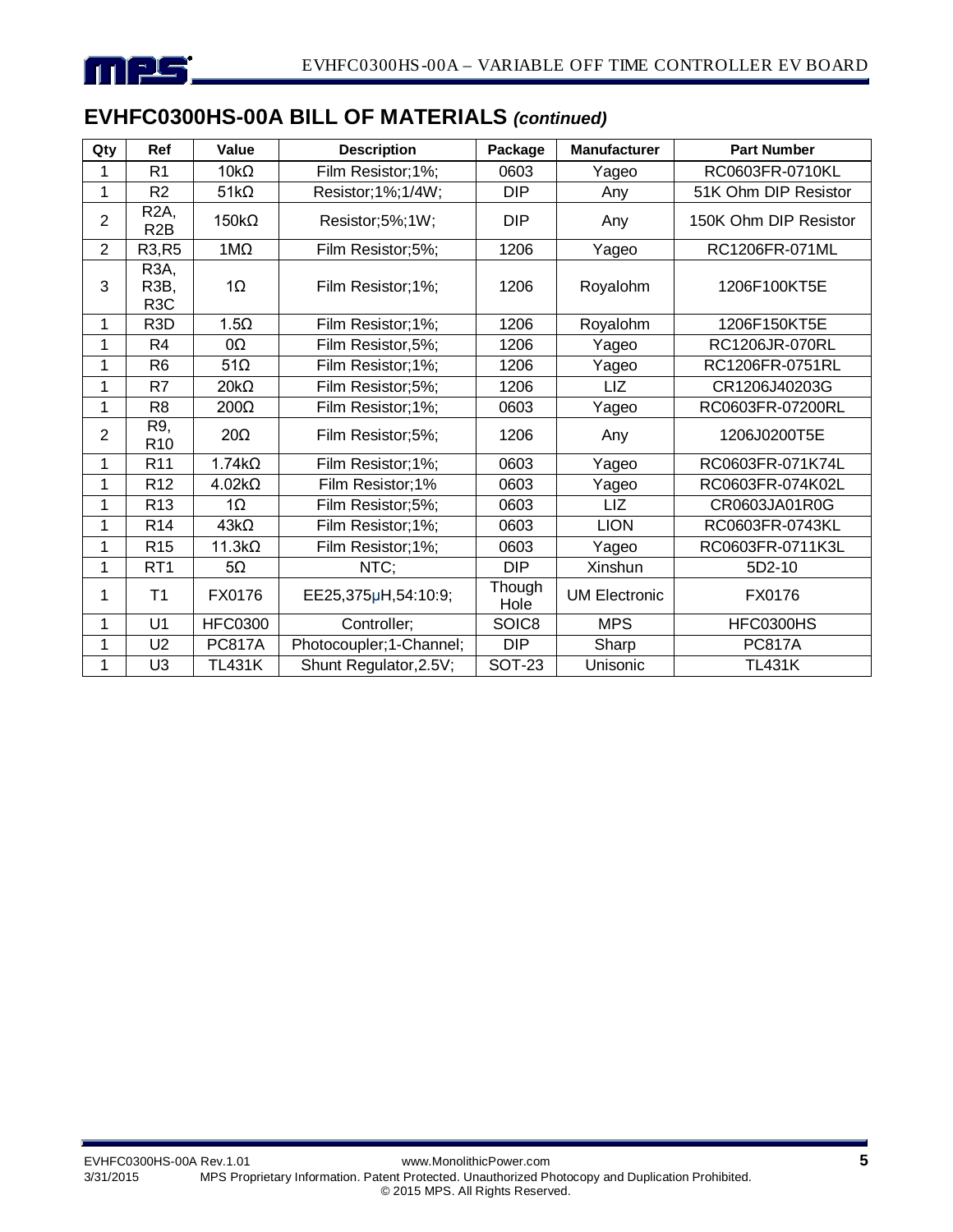

## **TRANSFORMER STRUCTURE**

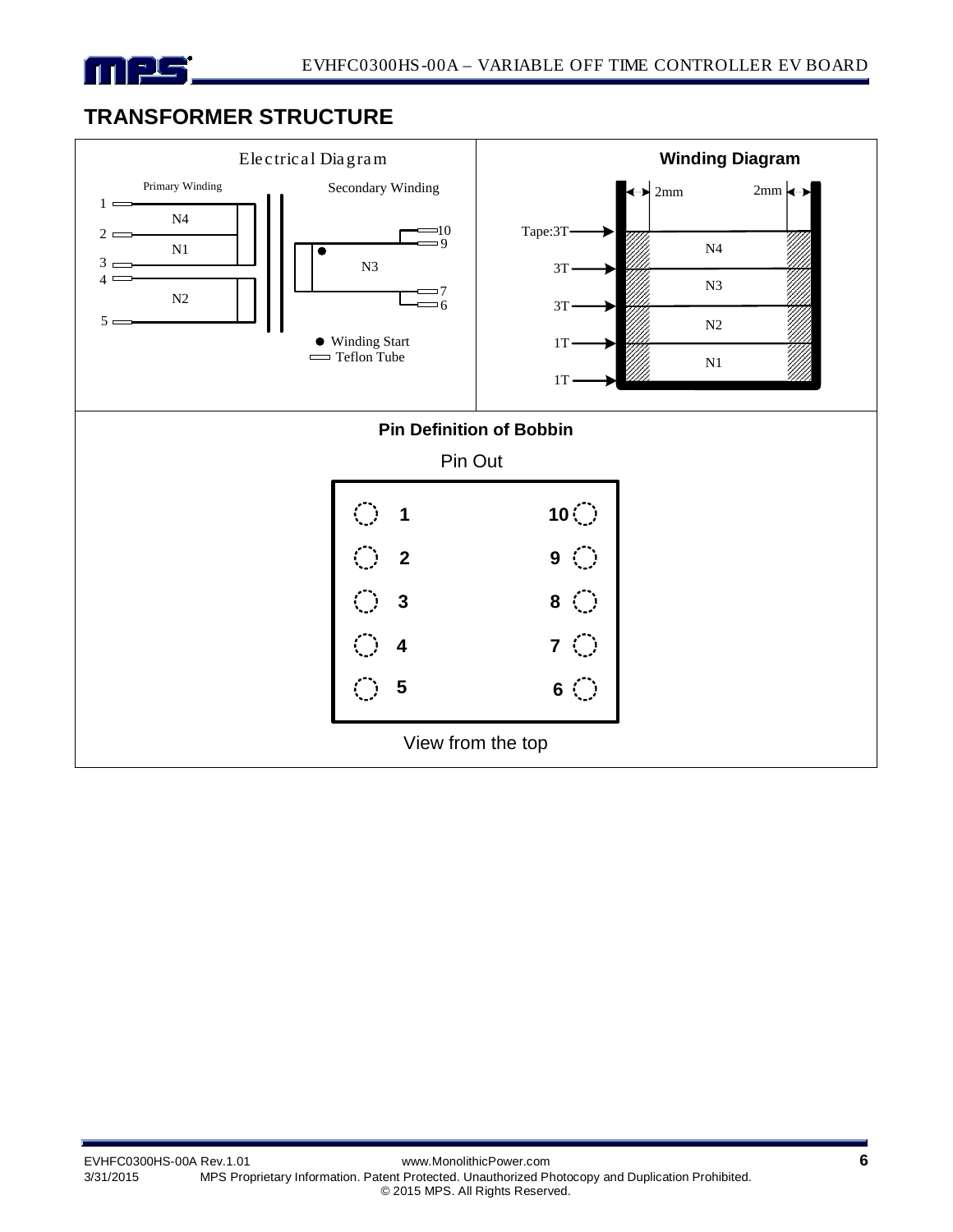

| <b>Parameter</b>     | <b>Condition</b> | Value              |
|----------------------|------------------|--------------------|
| Primary Inductance   | $Lp(3-1)$        | 375µH±10%          |
| Core                 |                  | EE25               |
| <b>Bobbin</b>        |                  | EF25               |
| <b>Core Material</b> |                  | PC40 or equivalent |
| <b>Turn Ratio</b>    | N1:N2:N3:N4      | 27:10:9:27         |

#### **Table 1—Electrical Characteristic**

#### **Table 2—Winding Specification**

| Tape Turns | <b>Winding No.</b> | <b>Margin Tapes</b> | Start&End              | <b>Wire Diameter (mm)</b> | <b>Turns</b> |
|------------|--------------------|---------------------|------------------------|---------------------------|--------------|
|            | N <sub>1</sub>     | 2mm                 | $3\rightarrow 2$       | $0.20 \times 3$           | 27           |
|            | N <sub>2</sub>     | 2 <sub>mm</sub>     | $5 \rightarrow 4$      | $0.20\times1$             | 10           |
|            | N <sub>3</sub>     | 2 <sub>mm</sub>     | $9,10 \rightarrow 6,7$ | $0.30 \times 10$          |              |
|            | N4                 | 2 <sub>mm</sub>     | $2 \rightarrow 1$      | $0.20 \times 3$           | 27           |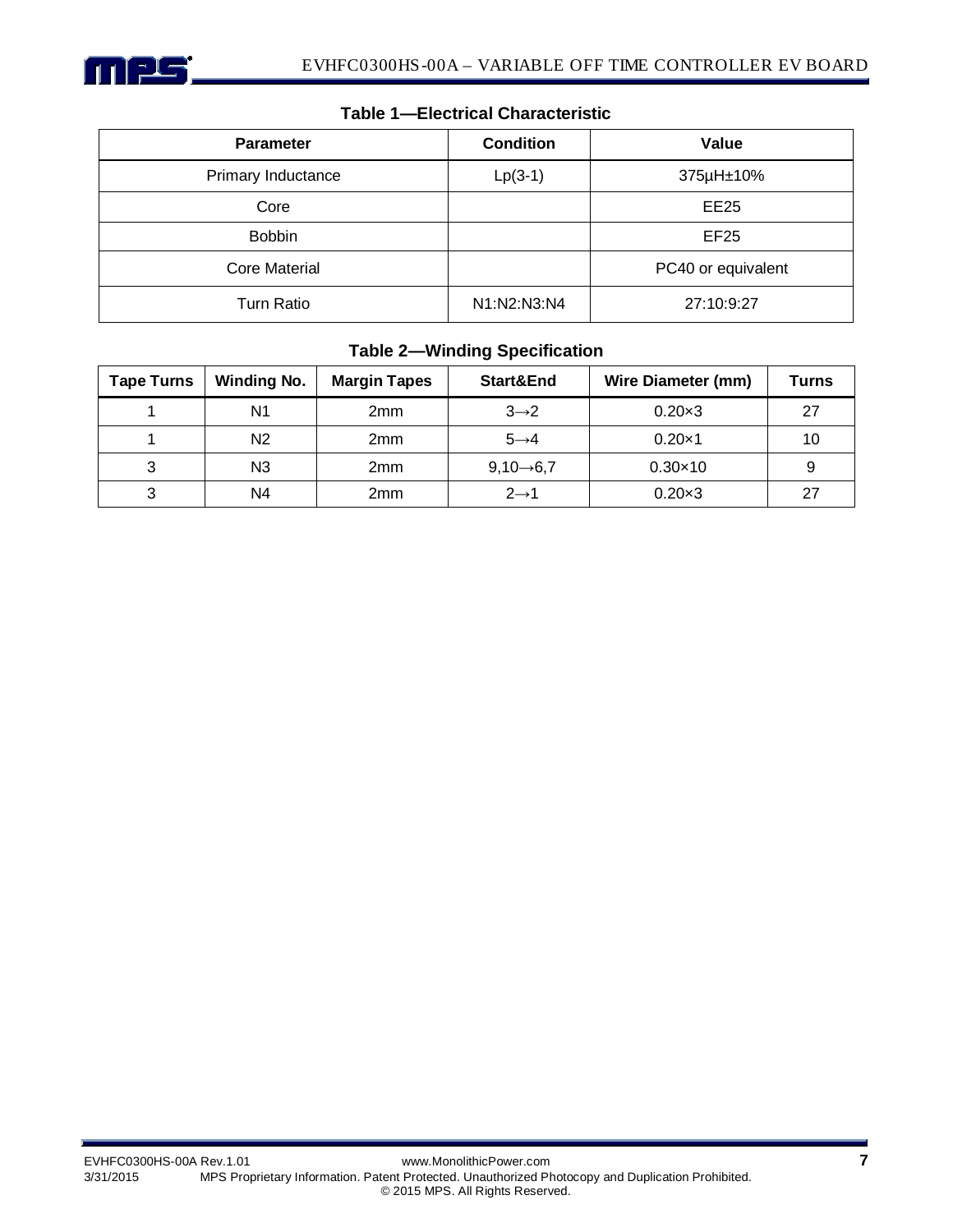

## **EVB TEST RESULTS**

**Performance waveforms are tested on the evaluation board.**   $V_{IN}$  = 230VAC,  $V_{OUT}$  = 12V, L = 375µH, T<sub>A</sub> = 23<sup>o</sup>C, unless otherwise noted.

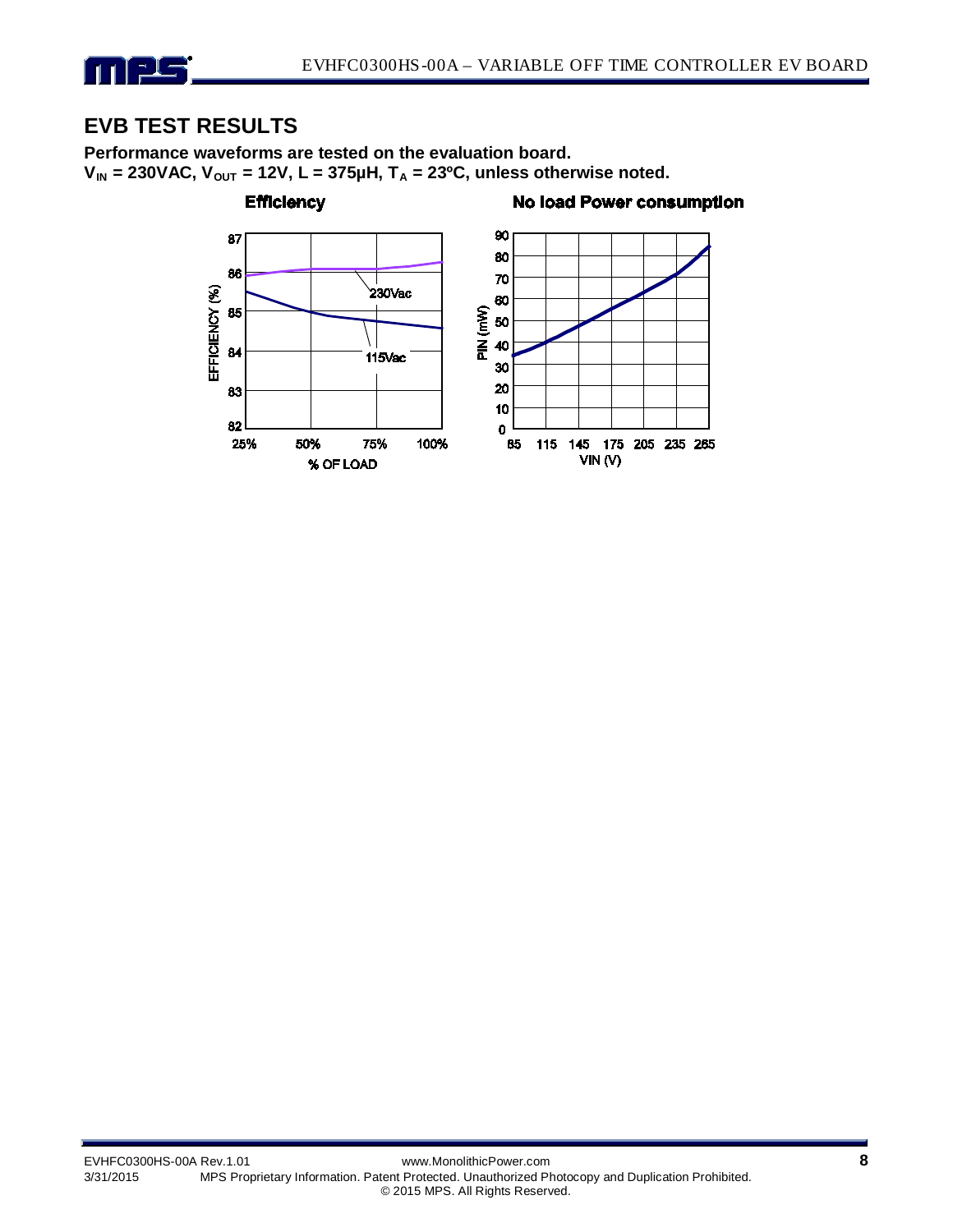

## **EVB TEST RESULTS** *(continued)*

**Performance waveforms are tested on the evaluation board.**   $V_{IN}$  = 230VAC,  $V_{OUT}$  = 12V, L = 375 $\mu$ H, T<sub>A</sub> = 23<sup>o</sup>C, unless otherwise noted.



EVHFC0300HS-00A Rev.1.01 www.MonolithicPower.com **9** MPS Proprietary Information. Patent Protected. Unauthorized Photocopy and Duplication Prohibited. © 2015 MPS. All Rights Reserved.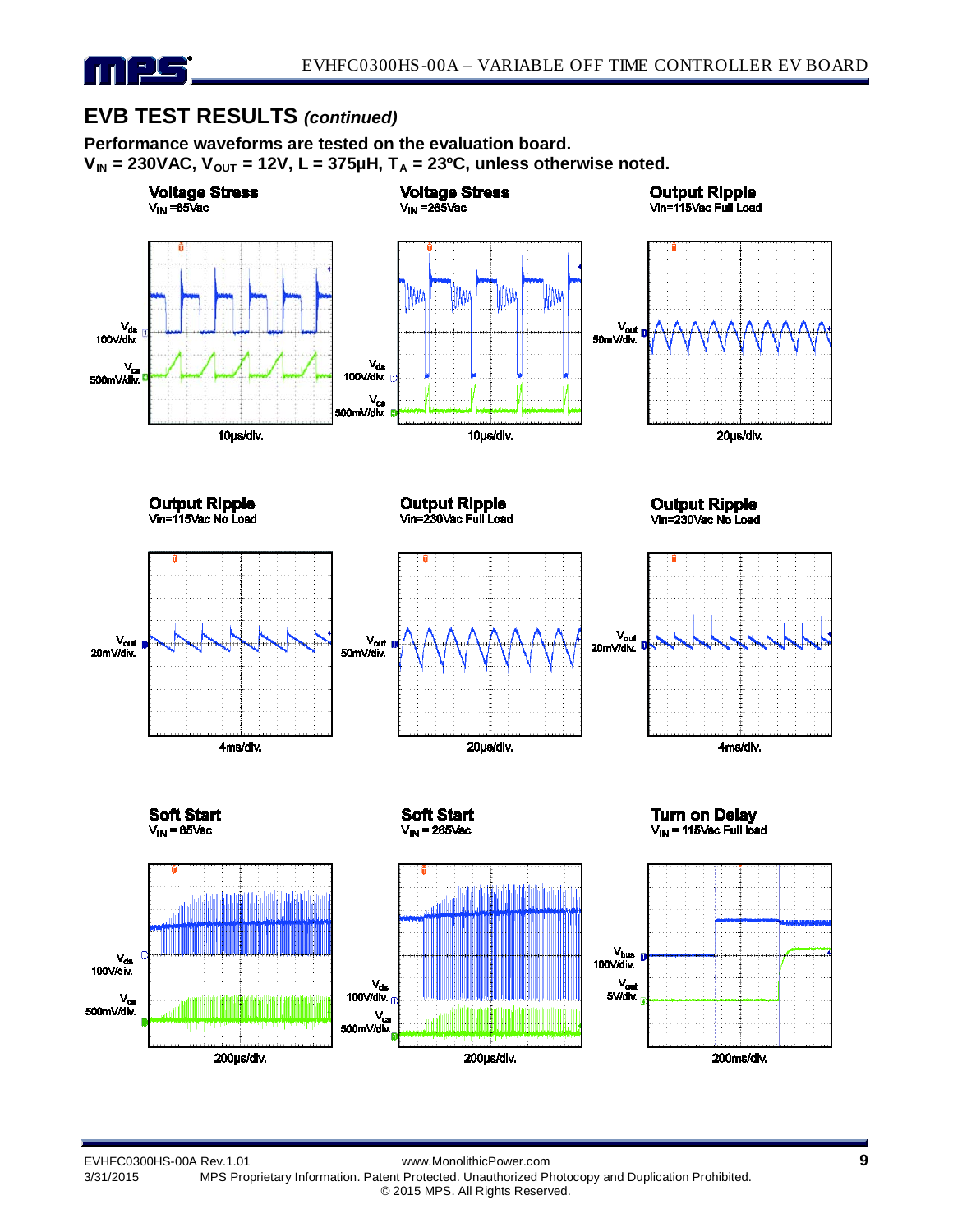

## **EVB TEST RESULTS** *(continued)*

**Performance waveforms are tested on the evaluation board.** 

 $V_{IN}$  = 230VAC,  $V_{OUT}$  = 12V, L = 375 $\mu$ H, T<sub>A</sub> = 23<sup>o</sup>C, unless otherwise noted.



EVHFC0300HS-00A Rev.1.01 www.MonolithicPower.com **10** MPS Proprietary Information. Patent Protected. Unauthorized Photocopy and Duplication Prohibited. © 2015 MPS. All Rights Reserved.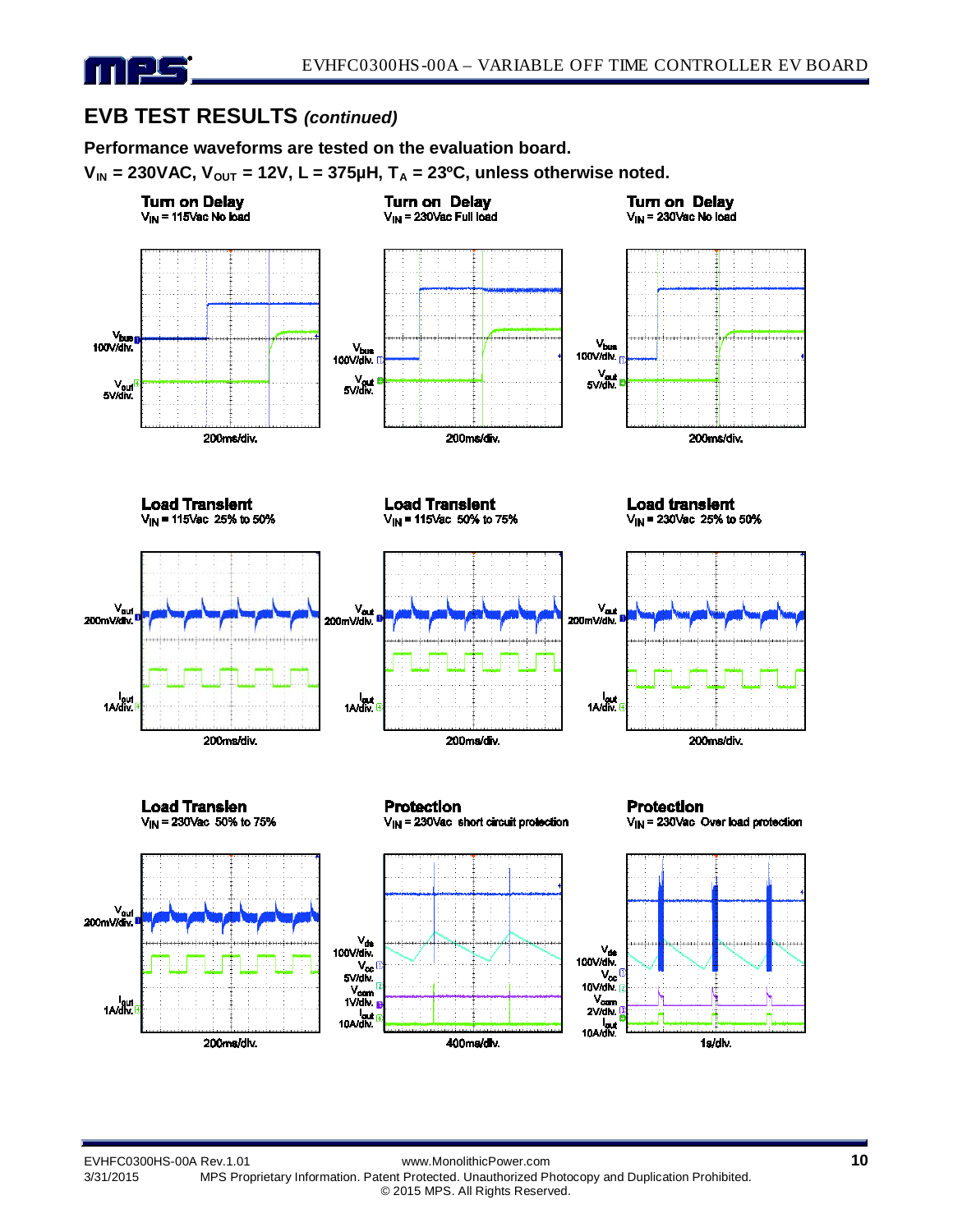# mps

## **EVB TEST RESULTS** *(continued)*

ШI

**Performance waveforms are tested on the evaluation board.**   $V_{IN}$  = 230VAC,  $V_{OUT}$  = 12V, L = 375 $\mu$ H, T<sub>A</sub> = 23<sup>o</sup>C, unless otherwise noted.



Ш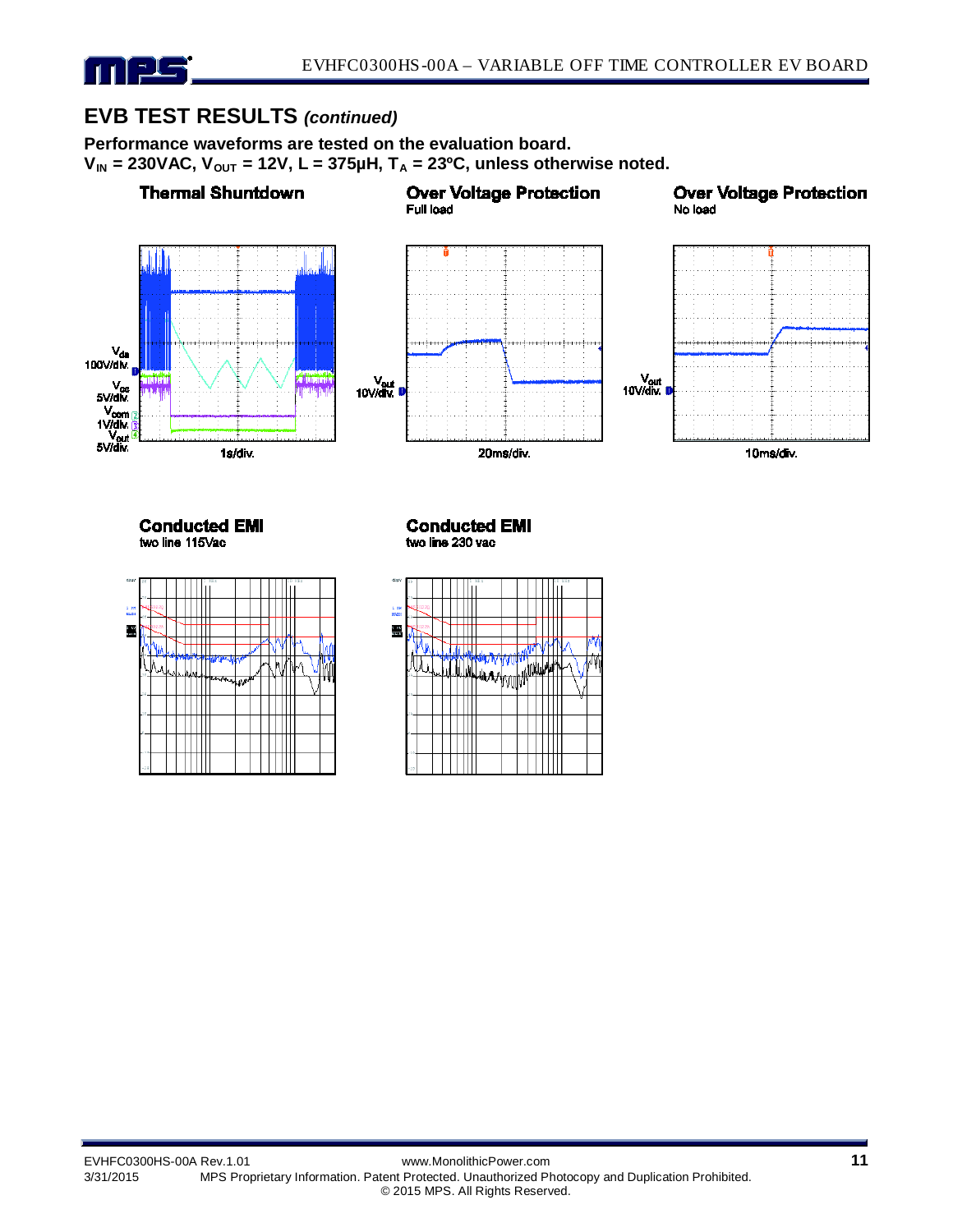

## **PRINTED CIRCUIT BOARD LAYOUT**



**Figure 1 — Top Silk Layer**



**Figure 2 — Bottom Silk Layer**



**Figure 3 — Bottom Layer**